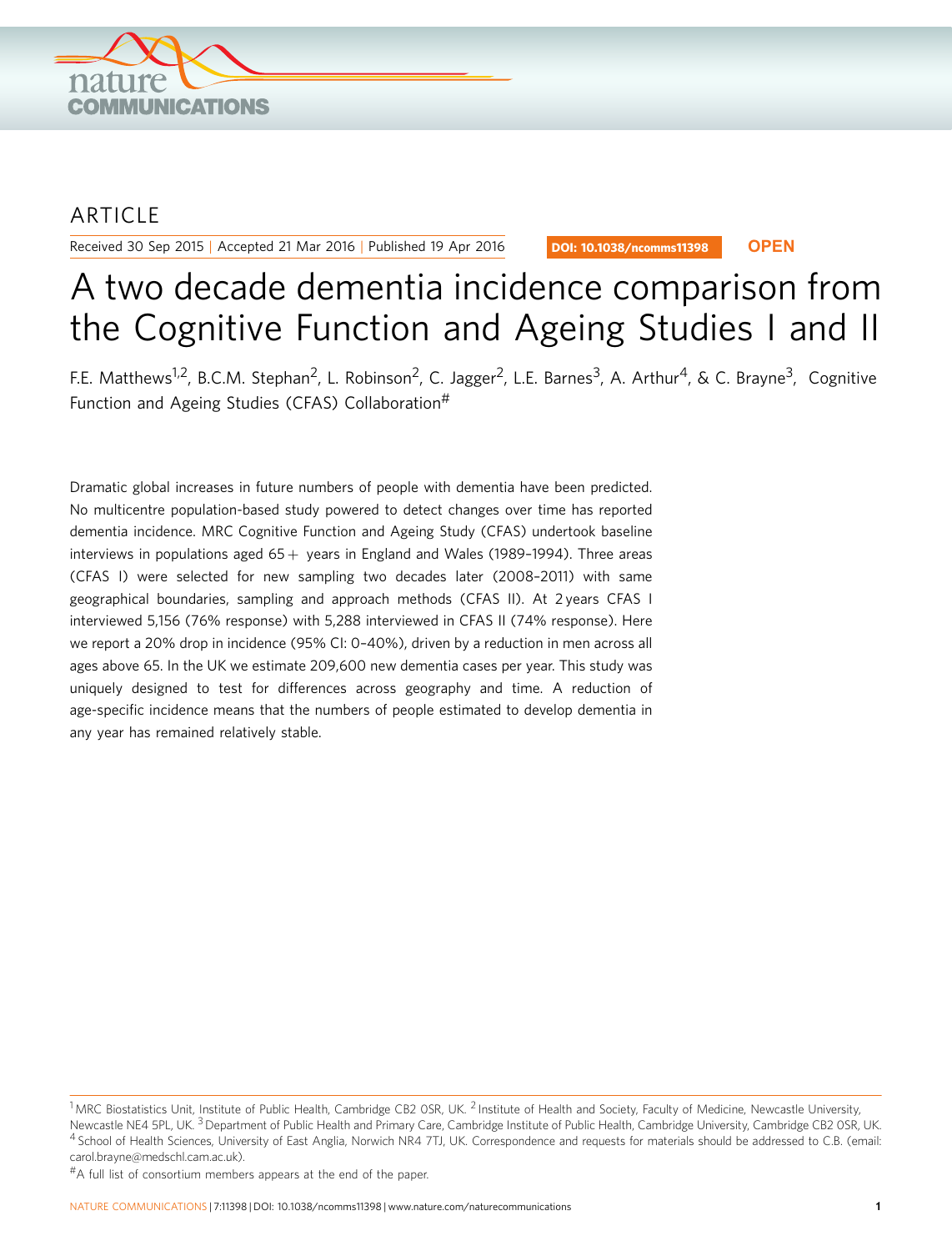mentia continues to be a topic of major international<br>interest with successive reports suggesting large<br>increases throughout the world in the next decades<sup>1-4</sup>.<br>Following governmental concern and the 2013 G8 summit the interest with successive reports suggesting large increases throughout the world in the next decades<sup>1-4</sup>. Following governmental concern and the 2013 G8 summit, the World Dementia Council has been established to facilitate greater attention both in research to support reduction of risk, better diagnosis and treatments, and also support for those at risk of, and with, the dementia syndrome. In contrast, new emerging studies provide data that dementia occurrence might be changeable across generations with both decreases and increases reported $5-9$ . During this time there have been considerable changes in diagnostic practice, and it is a challenge to maintain stability in diagnostic and methodological practice, which themselves could easily drive any changes seen in prevalence and incidence.

Over the last two decades there has been an explosion of interest in intermediate cognition with multiple and changing diagnostic criteria, which now include biological measures<sup>10</sup>. In the context of such rapid change, only studies where identical diagnostic methods are maintained can provide any indication of whether dementia occurrence in populations is truly changing. When there are attempts to take changes into account in meta-analyses of prevalence studies reported changes have been shown to be, to a large extent, accounted for by these design and clinical practice changes $8$ . Where there has been an attempt to control for changes in methodology and diagnostic thresholds the general consensus from the small number of studies in the US and Europe suggest lower prevalence at given ages, resulting in, at least in the UK, relatively stability in estimation of overall numbers of prevalent cases<sup>11</sup>. In two of the European studies previous findings of higher risk in women are confirmed, with much, if not all, of the drop in prevalence and incidence being driven by a drop in the men's rates $8,12$ . A synthesis of European studies suggests that further evidence from dedicated studies is needed to provide definitive evidence on incidence $13$ .

Many risk factors for dementia have changed quite dramatically over the last decades both increasing and decreasing in prevalence and severity, with many linked to healthy vascular systems<sup>[14](#page-6-0)</sup>, including diabetes and metabolic syndrome. Education has also been transformed over the years with longer years and greater expectations with associated reports of improved cognition across generations. Although there is limited trial evidence, estimates of the combination of these risk factors' impact on attributable risk suggests that up to 30% might be 'preventable'<sup>15</sup>. In addition, there is strong and continually emerging evidence of the influence of cognitive, physical and social engagement ''protecting'' or compensating for existing neuropathology in the brain<sup>16-18</sup>. Cognition itself has been improving within populations<sup>19–21</sup>. Given there have been major changes in many Western and high-income societies in these domains, the occurrence of dementia might change across current generational cohorts.

Prevalence of dementia is the result of both incidence and mortality, with incidence considered to be a more robust comparator measure across time and geography because of potential changes in differential mortality between those with and without dementia and changing mortality in populations. No direct comparison of incidence across time in multiple areas, while maintaining identical methodological approaches, has been conducted in the world to date. Here we report on the first such study.

Incidence across the two decades has dropped by 20% (95% confidence of interval (CI): 0–40%). This drop is driven by a reduction in incidence among men at all ages. These findings suggest that in the UK there are just under 210,000 incident cases per year, 74,000 men and 135,000 women.

This study was uniquely designed to test for differences in the prevalence and incidence of dementia across geography and time in diverse areas within a single country. A reduction of age-specific incidence holding diagnostic methods steady means that even in the presence of an ageing population the numbers of people estimated to develop dementia in any year has remained relatively stable, providing evidence that dementia in whole populations can change.

# Results

Baseline and follow-up numbers and characteristics. Details of the baseline waves for each study have been presented previously and are not repeated  $here^{11,22}$  $here^{11,22}$  $here^{11,22}$ . [Figure 1](#page-2-0) shows the flow of individuals within both the CFAS I and CFAS II studies.

CFAS I: There were 7,635 individuals in the baseline screen, of whom 1,459 took part in the assessment interview. Of these individuals 900 took part in the 2 year follow-up where incidence can be calculated directly. A further 4,256 took part in the re-screen interview of whom 905 took part in the assessment so dementia status at year 2 was seen (with unknown baseline status). In total 1,660 (22%) were lost between waves (1,353 with unknown dementia status at baseline) and there were 819 (11%) deaths (567 with unknown dementia status at baseline). Therefore, response at wave 2 was 76% in those still alive.

CFAS II: There were 7,762 individuals in the baseline and assessment interviews. Of these 5,288 took part in the re-interview, all can be used to calculate incidence directly. A total of 1,831 (24%) were lost between waves and there were 643 deaths (8%). Response rate in those still alive at wave 2 was 74%, very similar to CFAS I. Supplementary table 1 shows the numbers with dementia diagnosis in each study.

Incidence rates by age and sex. Incidence rates presented are shown in those who were still alive at wave 2 [\(Table 1](#page-2-0)). The overall incidence was 20.0 (95% CI: 16.9–23.8) per 1,000 person years in CFAS I and 17.7 (95% CI: 15.2–20.9) in CFAS II. Incidence showed a decrease in most age/sex groups between the two studies. Estimates in CFAS I are less precise due to the sampling design and therefore smaller numbers in the assessment stages. Incidence rates in CFAS I and II for six 5 year age groups are shown in [Fig. 2](#page-3-0). The reduction in incidence is calculated as an incidence rate ratio (IRR) 0.8 (95% CI: 0.6–1.0,  $P = 0.08$ , Poisson regression,  $N = 10,444$ .

There is evidence that the effect is different between men and women [\(Fig. 3](#page-3-0)). In CFAS I, there was some evidence that women had lower incidence than men (IRR women:men 0.7 (95% CI: 0.5–1.1,  $P = 0.14$ ), not seen in CFAS II (IRR 1.2 (95% CI: 0.9–1.6,  $P = 0.23$ ). These effects appear to have been driven by a decrease in the incidence seen in men 0.6 (95% CI: 0.4–0.9,  $P = 0.007$ ) but not in women 1.0 (95% CI: 0.7–1.3,  $P = 0.9$ ).

Incidence rates by deprivation and area. Some effect of deprivation is seen in the incidence rates in CFAS II (most versus least IRR 1.5 (95% CI: 1.0–2.2)) but not CFAS I (IRR 1.0 (95% CI: 0.8–1.2), with higher incidence rates in the more deprived (CFAS II trend  $P = 0.05$ ), however the effect is attenuated slightly after adjustment for age and sex differences (trend  $P = 0.16$ , IRR 1.3, 95% CI: 0.9–2.0) and further after additional adjustment for area (trend  $P = 0.27$ , IRR 1.3, 95% CI: 0.8-1.9, see Supplementary Table 2), in CFAS I all  $P$  values  $> 0.4$ . There is some variation in the unadjusted incidence rates within the three areas, however there is no evidence of a difference in incidence between the three areas [\(Table 2](#page-4-0), all P values  $> 0.15$  (unadjusted, adjusted for age and sex, and adjusted for age, sex and area).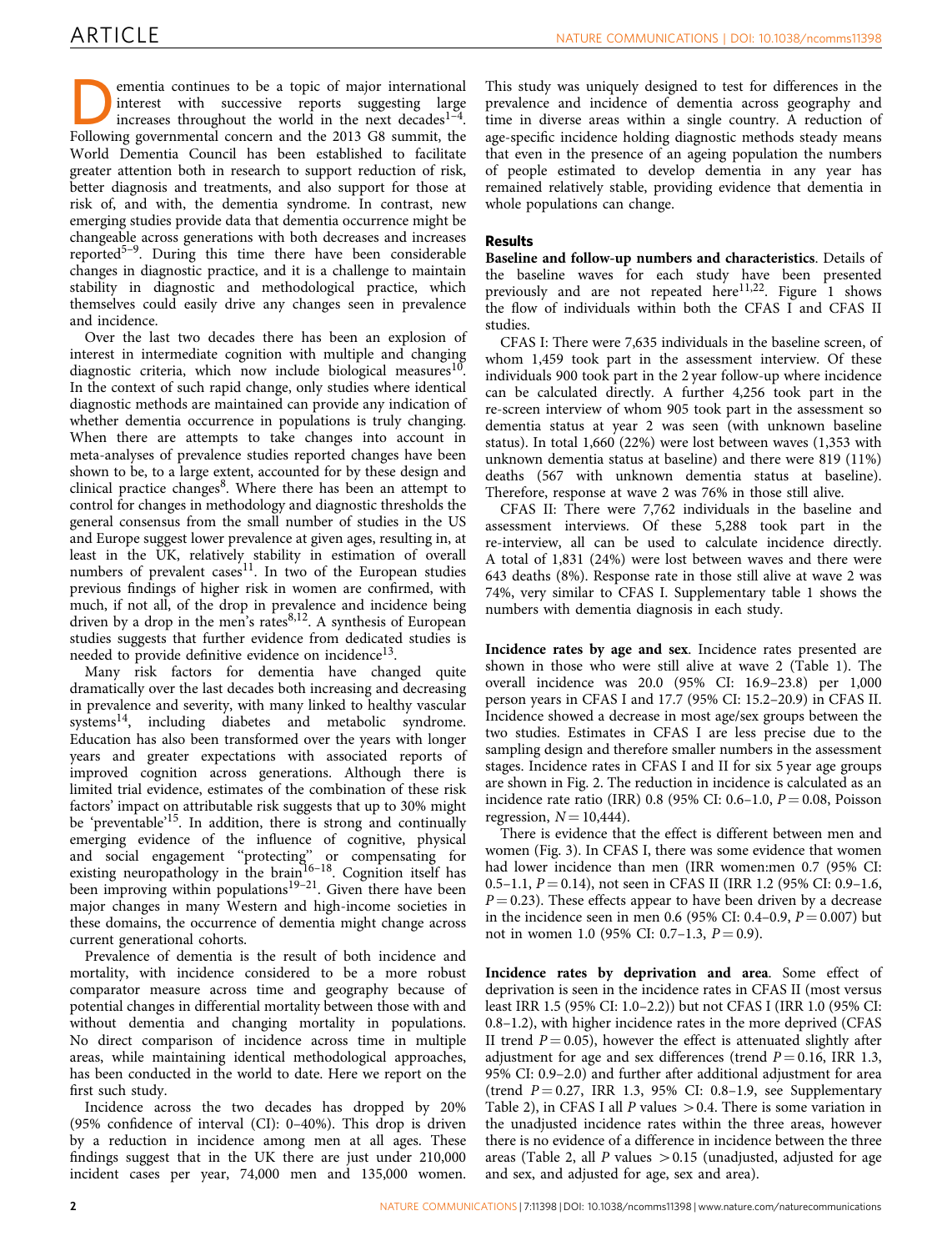<span id="page-2-0"></span>

Figure 1 | Flow chart of individuals in CFAS I and II. Figure shows flow of 7,635 individuals from CFAS I and 7,762 individuals in CFAS II through the baseline and 2 year follow-up, detailing those who are lost to follow-up and those who died between the waves.

| Table 1   Incidence rates per 1,000 person years by age and<br>sex (95% confidence intervals (CI)). |      |                  |                |                 |  |  |  |  |  |
|-----------------------------------------------------------------------------------------------------|------|------------------|----------------|-----------------|--|--|--|--|--|
|                                                                                                     |      | <b>CFAS I</b>    | <b>CFAS II</b> |                 |  |  |  |  |  |
|                                                                                                     | Rate | 95% CI           | Rate           | 95% CI          |  |  |  |  |  |
| Men (age years)                                                                                     |      |                  |                |                 |  |  |  |  |  |
| 65-69                                                                                               | 10.3 | $(5.4 - 19.4)$   | 5.0            | $(2.5 - 10.2)$  |  |  |  |  |  |
| 70-74                                                                                               | 12.9 | $(7.0 - 23.8)$   | 8.7            | $(5.1 - 15.1)$  |  |  |  |  |  |
| $75 - 79$                                                                                           | 20.4 | $(7.7 - 54.1)$   | 16.7           | $(10.5 - 26.4)$ |  |  |  |  |  |
| 80-84                                                                                               | 42.4 | $(25.2 - 71.3)$  | 24.8           | $(15.5 - 39.8)$ |  |  |  |  |  |
| $85 +$                                                                                              | 71.5 | $(36.5 - 140.2)$ | 38.0           | $(22.5 - 64.2)$ |  |  |  |  |  |
| Women (age years)                                                                                   |      |                  |                |                 |  |  |  |  |  |
| $65 - 69$                                                                                           | 63   | $(3.0-13.3)$     | 4.6            | $(2.2 - 9.6)$   |  |  |  |  |  |
| $70 - 74$                                                                                           | 7.4  | $(3.8 - 14.8)$   | 6.4            | $(3.3 - 12.3)$  |  |  |  |  |  |
| $75 - 79$                                                                                           | 17.6 | $(10.8 - 28.7)$  | 16.1           | $(10.0 - 25.8)$ |  |  |  |  |  |
| 80-84                                                                                               | 35.6 | $(24.0 - 52.8)$  | 39.6           | $(28.8 - 54.5)$ |  |  |  |  |  |
| $85 +$                                                                                              | 59.5 | $(40.7 - 87.1)$  | 55.3           | $(39.0 - 78.3)$ |  |  |  |  |  |

Adjustment for initial non-response made little difference to the estimates of incidence, as expected, as the effect of the weights primarily apply to individuals with baseline dementia who by definition are excluded in an incidence analysis (non-response adjusted models used).

Population estimates of incidence cases. On the basis of these models the incidence of dementia in individuals in the UK 1991

was estimated to be 183,000 per year. With no change in the incidence rates, and the known increase in the older population there would be expected to be 251,000 incidence cases per year in the UK in 2015. On the basis of the new estimated incidence rates seen in the population 209,600 people aged 65 and over would be expected to develop dementia according to CFAS II criteria each year. [Figure 4](#page-4-0) gives the number of incident cases by age group each year in the UK, showing that more than 40,000 incident cases occur every year in individuals aged 80–84, 85–89 and 90 and over despite the decreasing size of the general population at these ages because of mortality.

# **Discussion**

These findings provide the first multi-area evidence of a drop of 20% in incidence in the population aged 65 and over measured directly, mostly observed in men. Our findings suggest that in the UK there are just under 210,000 incident cases of dementia per year, 74,000 in men and 135,000 in women. This represents a far smaller increase than would have been expected from extrapolation of earlier estimates. Deprivation may well be associated with incidence, though this is more complex to assess than prevalence, due to the relationship between deprivation and survival.

Limitations are unavoidable within such studies. The study is based in three of the original areas, which were chosen to represent the full range of prevalence estimates within MRC CFAS and include urban and rural areas and diversity of geographies. It would have been desirable to conduct the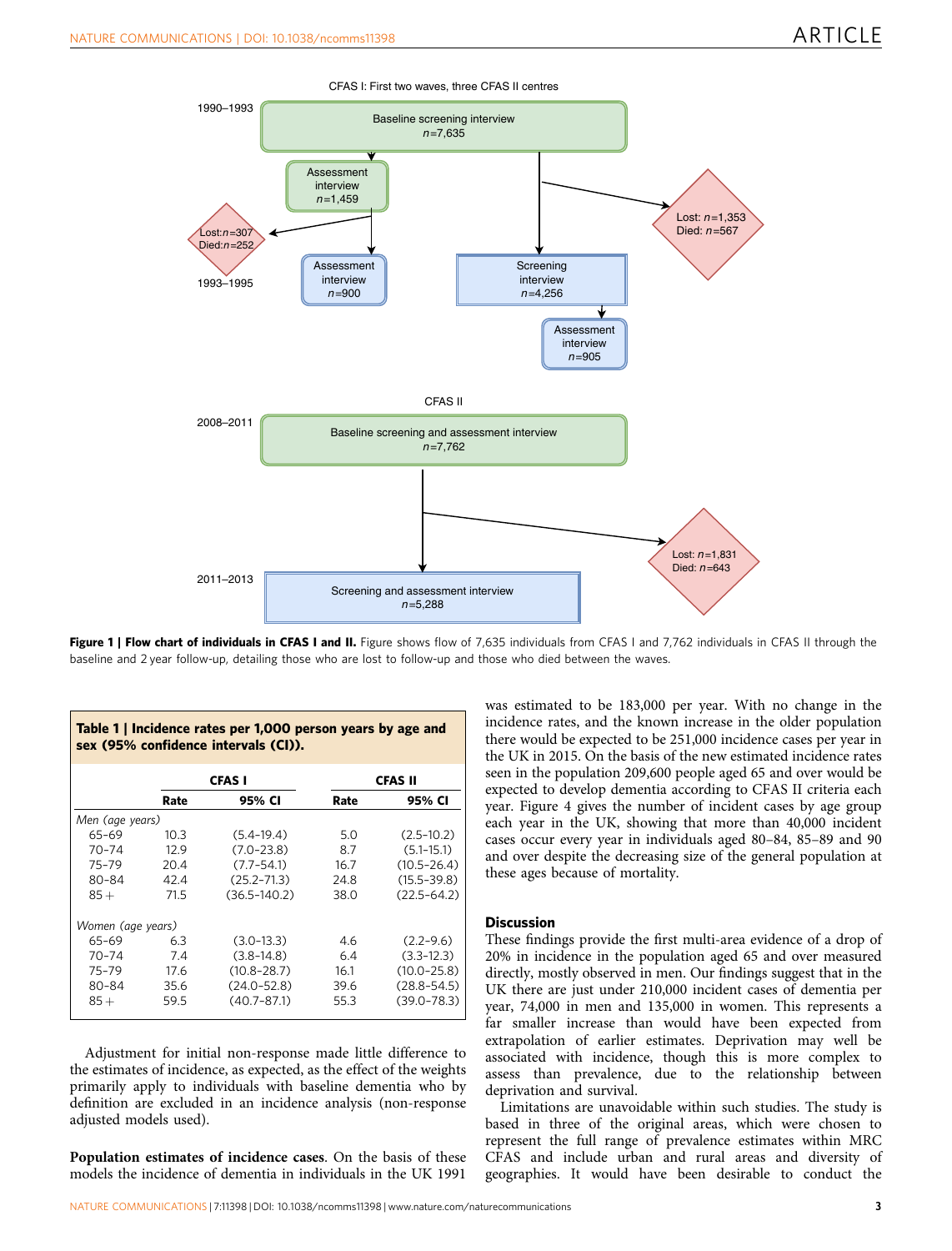<span id="page-3-0"></span>

Figure 2 | Dementia incidence rates in CFAS I and CFAS II. (a) Incidence rate of dementia per 1,000 person years in CFAS I and CFAS II by age at baseline interview. Natural scale. (b) Incidence rate of dementia per 1,000 person years in CFAS I and CFAS II by age at baseline interview. Logarithmic scale.

comparison across all areas but this was not fundable. A key strength is that the sampling approach was primary care which in the United Kingdom up to the time of this study was largely on the basis of geography, thus providing excellent opportunity for geographical sampling. The baseline wave of CFAS II had a lower response rate, and in the publication of our prevalence estimates strenuous efforts were made to rule out the possibility that this drove the reduction in prevalence that we observed. The 2 year follow-up had a 74% response rate, almost identical to CFAS I, and the analytical methods address the initial non-response as well as the longitudinal dropout due to refusal in those alive. Other studies have found that incidence is not as affected as prevalence by non-response[23](#page-6-0) and our results did not alter after initial non-response adjustment. The death rate in CFAS I was higher than that seen in CFAS II and hence more individuals are included within the CFAS II analysis despite no change in the longitudinal response rate over time. The baseline interview moved from a two stage design to one stage, and for the 2 year follow-up there were some additions of new measures in the interviews but the CFAS I interviews were represented in CFAS II interviews. CFAS I estimates are less precise due to the earlier two phase design reducing power than CFAS II where all participants received the full screen and assessment content. The interviews were on the basis of standardized methods, which has advantages and disadvantages. The major advantage here is the stability of the interview method and diagnostic approach for study dementia status allocation. In the intervening years the diagnostic criteria have changed many times, with current particular instability due to Diagnostic and Statistical Manual of Mental Disorders



Figure 3 | Dementia incidence rates in men and women. (a) Incidence rate of dementia per 1,000 person years in men for CFAS I and CFAS II by age at baseline interview. (b) Incidence rate of dementia per 1,000 person years in women for CFAS I and CFAS II by age at baseline interview.

(DSM) and International classification of diseases (ICD) refreshment and the increasing popularity of the concept of predementia states $^{24}$ . These changes are influencing the way that societies view dementia, risk prediction for dementia and interaction with services. However, the purpose here was to see whether the fundamental stable phenomenon is changing, rather than measuring increases which are likely to be the result of shifting diagnostic boundaries. To test the impact of these societal changes we need to use current extensive phenotyping within the context of such stable methods, and then understand the implications of changing diagnostic boundaries for prediction and prognostication. Previous analysis in our, and other incidence, studies do not generally include 'interval' dementias in those individuals who die. Here we continue this convention, though future analyses will be undertaken to use information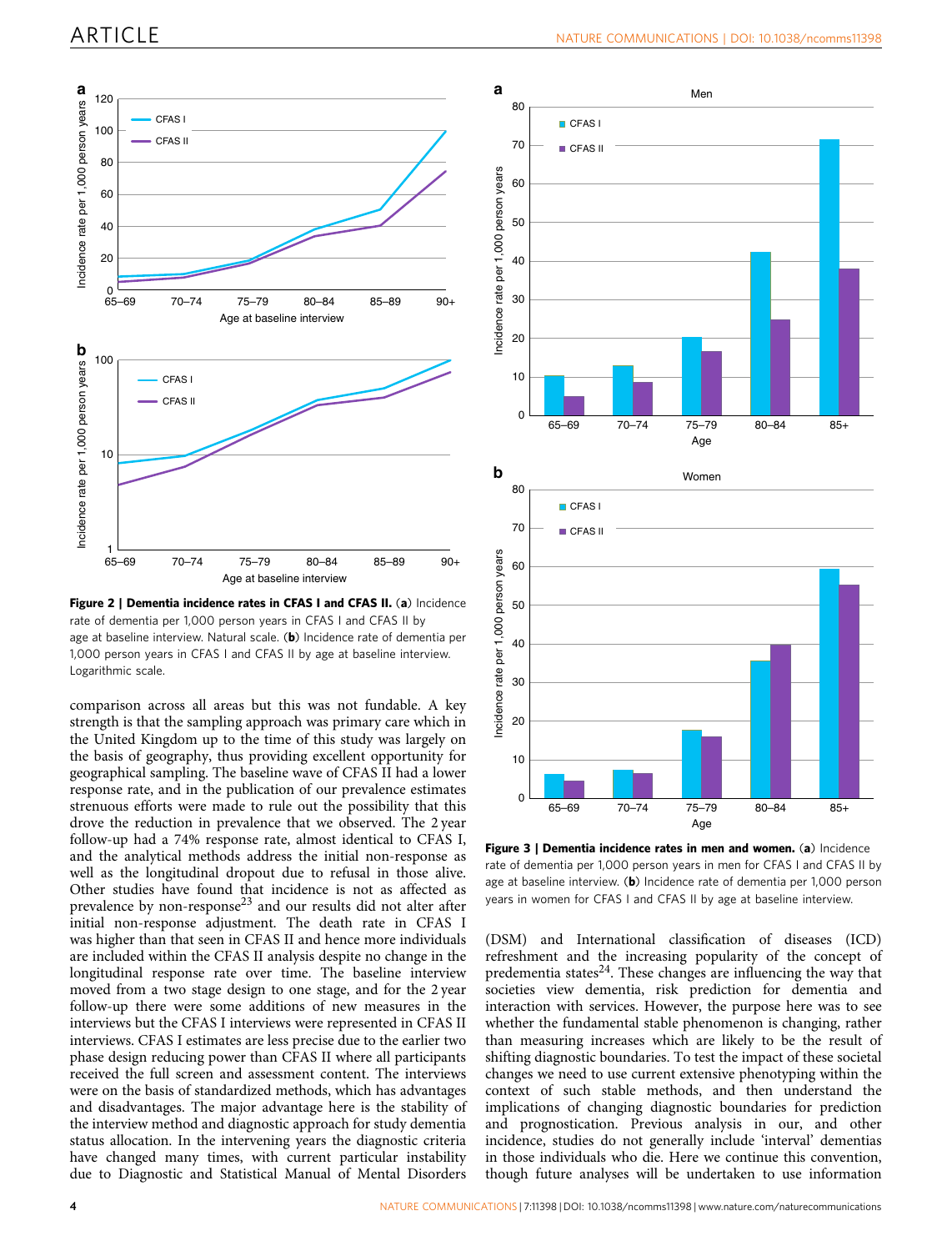|                | <b>CFAS I</b> |                 |                     | <b>CFAS II</b> |                 |                     |
|----------------|---------------|-----------------|---------------------|----------------|-----------------|---------------------|
|                | Rate          | 95% CI          | <b>IRR (95% CI)</b> | Rate           | 95% CI          | <b>IRR (95% CI)</b> |
| Overall rate   | 20.1          | $(16.8 - 24.0)$ |                     | 17.7           | $(15.2 - 20.6)$ |                     |
| Cambridgeshire | 19.1          | $(14.0 - 26.2)$ |                     | 16.0           | $(12.2 - 21.0)$ |                     |
| Newcastle      | 16.7          | $(11.7 - 23.6)$ | $1.0(0.5-1.6)$      | 20.6           | $(16.1 - 26.4)$ | $1.3(0.9-1.9)$      |
| Nottingham     | 24.8          | $(19.0 - 32.3)$ | $1.3(0.8-2.0)$      | 16.4           | $(12.6 - 21.4)$ | $1.0(0.7-1.5)$      |
| Least deprived | 19.7          | $(14.6 - 26.5)$ |                     | 14.0           | $(10.7 - 18.3)$ |                     |
| Middle         | 21.0          | $(15.9 - 27.8)$ | $1.1(0.7-1.6)$      | 18.7           | $(14.7 - 23.8)$ | $1.3(0.9-1.9)$      |
| Most deprived  | 18.8          | $(14.0 - 25.2)$ | $1.0(0.6-1.5)$      | 20.6           | $(15.8 - 26.8)$ | $1.5(1.0-2.2)$      |

<span id="page-4-0"></span>Table 2 | Incidence rates per 1,000 person years (95% confidence intervals (CI)) and unadjusted incidence rate ratios (IRR), by study, area and deprivation tertile.



Figure 4 | Total number of incident cases in UK in 2015 by age. Total number of new cases of dementia occurring each year by age at baseline interview shown in shaded figure. The line shows the total population in the UK by age group.

from death certificates to estimate individuals who develop dementia then die quickly between the waves. Our findings show a larger decrease in men than women between the two time periods, but from incidence rates in CFAS I where the rates in women were (up until the oldest old) lower than seen in men. The results of regression to the mean can therefore not be excluded, however, this is potentially unlikely due to the small but consistent decrease seen also in women and due to the large study size and random population sampling.

The new analysis methods give very similar results to the original method for CFAS I. In that investigation England and Wales (MRC CFAS, 5 areas) were estimated to have 163,000 individuals newly meeting dementia criteria each year in 1991 ([ref. 25\)](#page-6-0), re-analysis based only on the three CFAS I areas included here is 164,000, and the contemporary analysis for CFAS II applied to current UK population age sex distribution is 170,000, only a 6,000 increase.

Our findings suggest that population brain health is changing, possibly fundamentally, across generations and is likely to be adversely affected by risk factors associated with disadvantage. The positive change seen in Europe may be limited to those countries that have had major investments into population health over the lifecourse of those now in older ages. Such investment has not been experienced across the globe, and the lack of progress in access to education, current patterns of malnutrition in childhood and persistent inequalities within and across countries will play out across the lifecourse of our children and young adults. Within the UK and Europe the reductions we report will be offset within services by the concept of ''early'' detection, and diagnosis which is driven by a combination of policy initiatives focused on increasing national diagnosis rates<sup>26</sup>, and diagnostic boundary shifts meaning that individuals who were previously not diagnosed with dementia or

cognitive impairment are now being tested and referred for specialist assessment with identification of ever milder stages with unknown prognostic significance. Only studies with stable diagnostic methods are able to tease out these secular diagnostic trends from true underlying biological changes.

Incidence rates have indeed declined over the last two decades in these areas, mainly in men with women's rates decreasing less strongly. These provide definitive confirmation of the earlier reports from CFAS II of reduction in prevalence. The finding is consistent across areas. This provides the evidence required using stable diagnostic methods that dementia has gone down within England over the last 20 years.

CFAS II is the first multi-area study globally to have been designed and powered from its outset to compare prevalence and incidence, and test using as identical methods as possible, new independent sampling and steady diagnostic method. The findings now add more robust data to those European studies, which reported on incidence from single sites using indirect measurement. It is also consistent with cohort changes in cognitive profiles upwards<sup>[19,20](#page-6-0)</sup>.

It has been long recognized that primary prevention of dementia as opposed to secondary (early detection) or tertiary (mitigation once present) through healthier lifecourse at societal levels, reduced vascular risk and enhanced opportunity for all types of engagement is likely to be more cost effective than national initiatives, such as dementia strategies targeted at earlier and earlier identification of at-risk states<sup>[27](#page-6-0)</sup>, although all approaches should be fully explored for their potential. Our findings support a balancing towards a lifecourse emphasis, although clearly there will always be a need for therapies to target specific disorders or well defined risk groups, and for appropriate care for those whose dementia is in the context of comorbidity and frailty, close to the end of life.

Influential reports in the media and for government continue to promote future scenarios of huge increases of people with dementia in global societies. Undoubtedly this is correct for some areas of the globe. But our study confirms the finding of reduction of not only age-specific prevalence but also incidence in the UK. This provides definitive evidence that dementia in whole populations is changing. Our studies were powered to detect this change and the finding is consistent across the three areas. Policy makers and politicians will need to take into account the now compelling evidence that such changes in the onset and occurrence of dementia are possible. The underlying aetiology may also be changing. Global attention to health across the lifecourse, particularly earlier risk evolution before older age, may be particularly important and remains relatively neglected in societies' search for specific therapies, when in fact, the dementia "tsunami" is in the oldest age groups and characterized by greater complexity than allowed for in current disease models<sup>[28](#page-6-0)</sup>.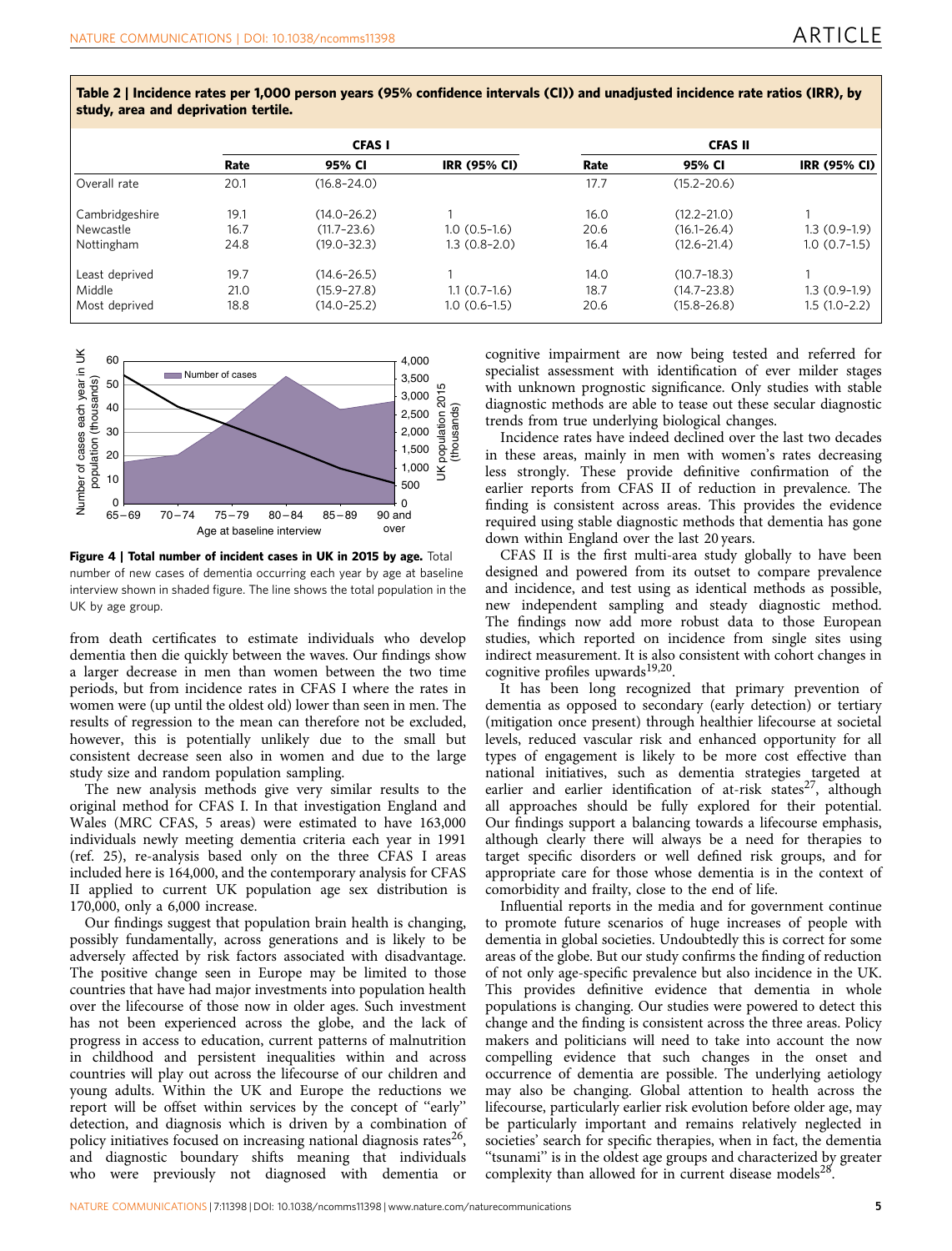# **Methods**

CFAS I: Between 1989 and 1994 baseline screening interviews in complete population samples of people aged 65 years and over, followed by an assessment interview in 20%, were conducted in five geographical areas of the UK, with a 2 year follow-up (incidence phase). Three of the areas were selected on the basis of representing the range of prevalence estimates (not significantly different between the areas) observed across the areas and to provide rural/urban and north/south areas. These were Cambridgeshire, Newcastle and Nottingham (baseline interviews for these three areas 1991–3).

CFAS I and CFAS II had identical designs, methods and diagnostic approach apart from the simplification of design from two stage to one stage at baseline and incidence phase through combination of screen and assessment interviews, though the CFAS I interview was completely included in CFAS II. Both studies used the UK system of primary care registration, which provides the most robust population sampling frame (including institutions) and allows true geographical sampling held steady over time. Sampling was stratified according to age group (under 75 and 75 and over) to allow sufficient numbers in the older age group. Oversampling from the population register was used to allow for losses (death, incorrect registration, ineligibility and GP refusals, participant or gatekeeper refusal). The primary care practices screened records of patients in selected practices for death and terminal illness<sup>[29](#page-6-0)</sup>.

Fully informed written consent was sought, and when capacity was impaired procedures complied with the UK Mental Capacity Act 2005. CFAS has been approved locally at all centres since its beginning in 1989. After the introduction of multicentre research ethics committees, the study continued to apply for both multicentre and local research ethics committee approval at each centre. Full information on the changes that have occurred over the previous 25 years to the title changes of local research ethics and multicentre ethical committees, along with REC numbers can be found here<http://www.cfas.ac.uk/cfas-i/data/#cfasi-ethical-approval>.

CFAS I and II approach. An introductory letter from the general practitioner was followed by a visit from a named study interviewer. Fully informed written consent was sought and when capacity was impaired procedures complied with the UK Mental Capacity Act 2005. At 2 year follow-up all those respondents who had provided an interview and were still alive were re-approached, having first checked with the general practice for terminal illness or other contra-indication to re-approach. Each individual was visited up to three times to maximize response at each time period.

For both CFAS I and II local interviewers were recruited from a range of backgrounds. Some of the interviewers from CFAS I in each area continued to CFAS II across all time points, others were newly recruited. They were provided with identical training by the senior study coordinator who also had continuity from CFAS I. The training consisted of an intensive 1 week course with ongoing practice and training at individual study sites until the interviewer reached a consistent and standardized level.

The CFAS I screening interview included questions on sociodemographic variables, lifestyle, health, activities of daily living (basic and instrumental), cognition, health and social care contact and medication. A sample of 20% was invited for a standardised assessment interview, which included the full Geriatric Mental State examination, containing sufficient information for ascertainment of the dementia syndrome and other neuropsychiatric syndromes in older populations. This provided the background information for the diagnostic algorithm, AGECA[T30,31.](#page-6-0) For all these interviews an informant interview was also requested. The sample for assessment was a stratified random sample on the basis of Mini Mental State Examination (MMSE) score<sup>32</sup>, AGECAT organicity score and age, with higher selection probabilities at lower cognitive ability. The subset included in the assessment interview were biased towards the cognitively frail (all suspected of having dementia, or who had an MMSE  $\leq$ 21), together with 1 in 2 to 1 in 10 individuals who were not suspected of having dementia and had MMSE scores above 21. At 2 years in CFAS I those who had not been selected for assessment interview were invited to an incidence screen, with a further 20% invited to assessment (again enhanced for the cognitive impaired). All those who had had assessment at baseline and were willing to be followed up had a combined screen and assessment interview.

In CFAS II this combined screen assessment interview (identical to the two interviews above) was used from the outset, simplifying the design. Overall 20% of respondents were asked to identify an informant—weighted sampling towards the cognitively frail, but also to provide representation of the whole population. This was repeated for the 2 year follow-up.

CFAS I baseline wave was undertaken between 1991–1993 with the incidence wave during 1993–1995. CFAS II was undertaken during 2008–2011 for the baseline wave and 2011–2013 for the incidence wave (see [Fig. 1](#page-2-0)).

The algorithmic approach to diagnosis allows stability over time, without the variability likely to be present whenever those subject to the changes in diagnostic practices over time are involved in diagnosis (whether it be individual clinician or consensus). The GMS-AGECAT has been validated against internationally accepted earlier diagnostic criteria (DSM-IIIR)<sup>[33](#page-6-0)</sup>. Missing data within an interview could prevent an algorithm diagnosis and for individuals with missing data, the same approach was taken for CFAS II as for CFAS I, which was a review of all available information by diagnostician (CB), applying DSM-IIIR criteria. Many of these individuals had severe cognitive impairment and were not able to respond to the interview questions.

Area deprivation tertiles were calculated on the basis of the Townsend deprivation index in 1991 for CFAS I and 2007 (latest available) in CFAS II. Postcodes are used to calculate deprivation for the complete eligible sample (therefore reflecting any non-response deprivation effect).

Analytical methods. Modelling of dementia incidence has been undertaken using the same methods for both CFAS I and II studies. Investigation of incidence in CFAS II is more straightforward as all individuals were included in the dementia diagnosis if they took part in the interviews (see [Fig. 1](#page-2-0)). In CFAS I a stratified subset of individuals (representing the complete age and cognitive spectrum) at each wave undertook the assessment interviews, so this process needs to be

modelled for those missing dementia diagnosis by design.<br>Full likelihood modelling<sup>[25,34](#page-6-0)</sup> of dementia incidence was undertaken as part of a multiple imputation for non-response using WinBUGS 1.4.3 ([ref. 35](#page-6-0)) and STATA 12 [\(ref. 36\)](#page-6-0). The full likelihood model used for the living individuals has been presented and discussed further in Clayton et al. [\(ref. 34\)](#page-6-0) and Matthews [\(ref. 37\)](#page-6-0). It has shown to have sensitivity of 90% and specificity of 95% to real and simulated data. Further extensions of the missing data model were shown to not improve the prediction of the missing data<sup>[37](#page-6-0)</sup>. Individuals who took part in the first wave interview and were still alive at the 2 year follow-up were modelled for dementia prevalence, incidence and the relationship between MMSE (the screening instrument) and dementia status, together with a missing data model for longitudinal loss to follow-up. The model is composed of three parts, prevalence, incidence and missing data. Missing data and screening models included adjustment for deprivation, gender, age and residential setting. Longitudinal missing data additionally included information on dementia and MMSE from the previous wave, together with adjustment for known attrition factor[s38,39.](#page-6-0) Full likelihood models for imputing dementia status at wave 1 and wave 2 consist of four parts of the model:

- 1. Prevalence of dementia at wave 1—dementia potentially related to age and sex.
- 2. Incidence of dementia at wave 2—incidence potentially related to age and sex in those who were not demented at wave 1.
- 3. Relationship between MMSE, missing MMSE and dementia (essential component of CFAS I design)—model includes age, sex, deprivation, care settings, area (study site) and dementia status.
- 4. Longitudinal missing data—longitudinal missing data is related to age, sex, care status, area (study site), deprivation, disability, dementia at wave 1, MMSE at wave 1 and factors associated with attrition.

Factors associated with attrition were combined from smoking history, education, social class, disability, self-reported health, memory problems and proxy/short interviews using factor analysis to ensure that all were present or absent to reduce the missing data models required during the modelling process. Three unique factors were found in each study.

The model can provide a dementia incidence rate, however initial non-response is not included within the model and hence a two stage process was employed.

All individuals with missing data received an imputed dementia diagnosis from the full likelihood models at wave 1 and wave 2 and person years were also imputed for each individual where a follow-up interview was not undertaken. Individuals with incident dementia at wave 2 (both known and imputed) were assumed to have developed their dementia mid way between the two waves. A total of 100 imputed datasets were calculated. In addition, person time of observation was imputed for those missing wave 2 completely. Individuals with dementia at wave 2 (or imputed dementia at wave 2) were assumed to have developed the dementia mid way between the study waves. Incidence was calculated in all those who were observed (or imputed) to be dementia free at wave 1. Within each imputed dataset, the incidence rate by 1,000 person years was calculated in a weighted Poisson regression model adjusting for initial non-response, using previously calculated<br>initial non-response weights<sup>11</sup> in those individuals who were either known or imputed to be without dementia at baseline.

All full likelihood models were undertaken in WinBUGS using non-informative uniform priors or flat normal priors for all parameters<sup>[35](#page-6-0)</sup>. The only difference in the models between the studies was that in CFAS I the study design of dementia being missing by design is additionally modelled at each wave<sup>[34](#page-6-0)</sup>. Convergence was checked using Gelman Rubin<sup>40</sup>. Autocorrelation within the models was removed by update thinning. All models were fitted with 1,000 burn in samples, with thinning of 10, with a further 1,000 to produce an incidence rate within the studies (not adjusted by non-response). Overall 100 imputation datasets (thinned by 10) were then created to undertake the analysis adjusted for initial non-response. All estimates were calculated separately in each imputation dataset and combined with Rubin's rules $41$ , with 95% CI estimates. Mean estimates are used throughout though medians were compared and found similar. Inverse probability weighted Poisson regression was used to calculate incidence of dementia by age and sex in each study in each imputed dataset. Incidence rates are presented per 1,000 person years. The effect of area, deprivation, age and sex were investigated univariately and then multivariately in the Poisson regression models (see Supplementary Table 3 for deprivation). Robustness of the conclusions to model assumptions were tested by also using Negative Binomial regression models, but the results were unchanged. Significance values of findings were taken from the regression models.

Changes in incidence over time were investigated using the imputation samples and estimating a study effect after adjustment for age, area (as study site),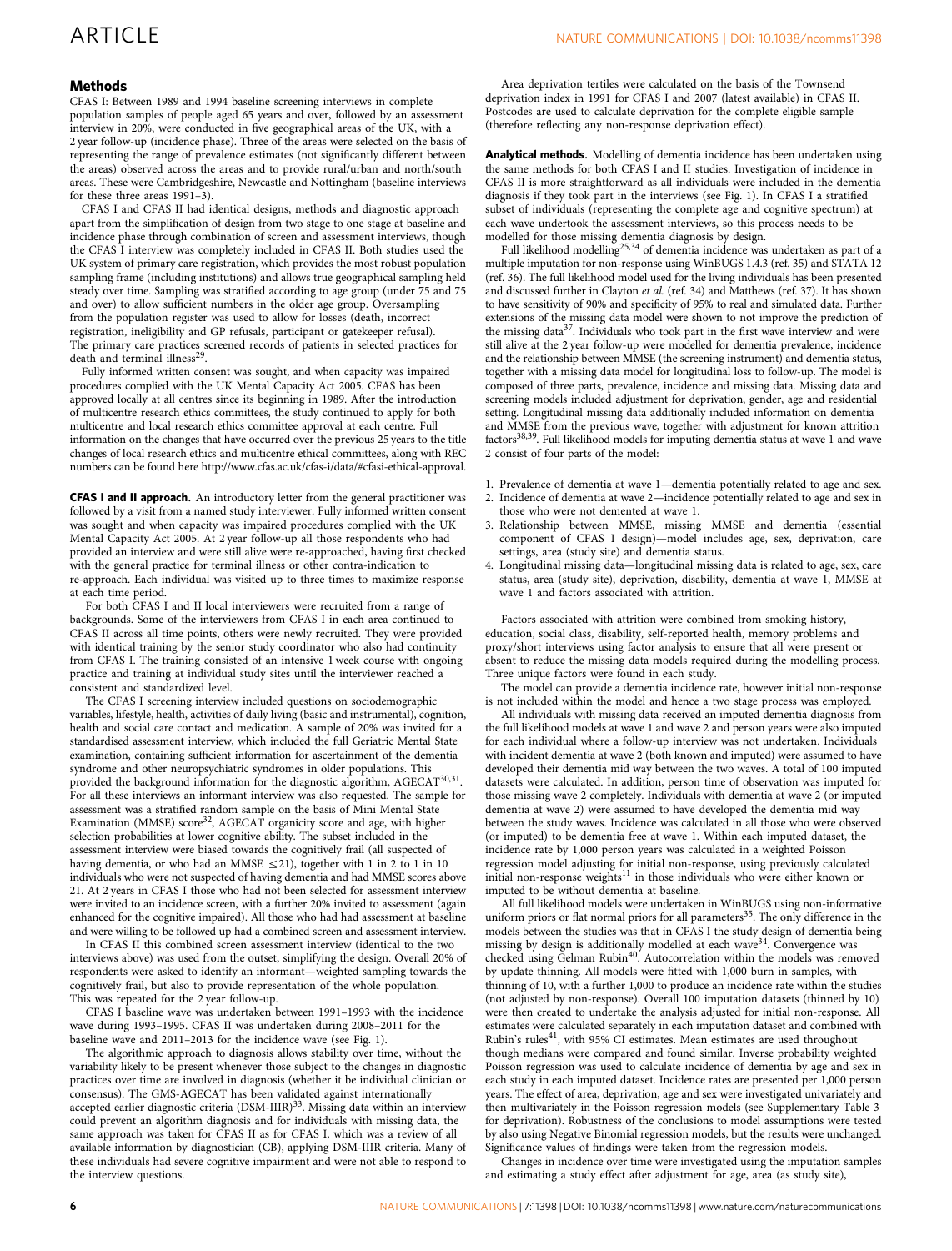<span id="page-6-0"></span>deprivation and sex differences between the studies. Area (and deprivation) differences in incidence rates for each study were investigated after adjusting for age and sex effects. Modelled incidence rates are presented per 1,000 person years by age and sex. These estimates are provided (adjusted for multiple imputation) as an IRR (and 95% CI). Total numbers of incidence cases occurring in England and also the UK are calculated using population estimates by age (1991 and 2011 census population data and 2015 current population estimates). The effect of area, deprivation, age and sex were investigated univariately and then multivariately in the Poisson regression models (see Supplementary Table 3 for deprivation). Area (study site) effects are presented as an IRR with Cambridgeshire as the referent, deprivation as an IRR with lowest deprivation tertile as the referent, deprivation trends across tertiles were also estimated. The estimate of change over time was calculated adjusting for age, sex, deprivation and area differences. Change is presented as an IRR using CFAS I as the reference, and a 95% CI. The study effect was also estimated within a combined full likelihood model with study included at each step of the process mentioned above. The results were consistent with the weighted estimates.

A number of sensitivity models were run to check on the impact of the missing data on the model estimates. Including further parameters within any parts of the model did not modify the dementia incidence rates seen. Modelling the missing data as missing at random within the above detailed steps was appropriate to the study data. Modifying the missing data models to include or exclude the various prediction parameters (care, adjustments, deprivation etc) had little impact on the models hence the model considered a priori is presented. Sensitivity to adjustment for attrition was undertaken splitting out the adjustment factors, but the incidence rates were robust to these changes, hence the model with fewer attrition parameters is presented.

Three additional sensitivity analyses were undertaken to show that the missing data model did not determine the results. In CFAS II it is possible to undertake a simple attrition and non-response weighted Poisson regression analysis due to the measurement of dementia at both times. In CFAS I the method used in the original CFAS I incidence estimation<sup>25</sup> was also undertaken, though this method has been shown to be less efficient than the full likelihood method described above<sup>37</sup>. In addition, the small subset of individuals who had direct incidence estimates were also used for comparison. All three methods are compared in Supplementary Table 3, and were found comparable.

Comparison with previous results. Supplementary Table 1 shows a comparison of the presented results in survivors compared to other methods of analysis. The rates in CFAS I are compared with the analysis method used in the original incidence paper for CFAS I (ref. 25), which has been shown to be less efficient that<br>the method developed after that publication<sup>37</sup>. There is some fluctuation in the results as expected due to the size of the samples but the results are consistent between the two, and as expected the new method has narrower CIs. An additional analysis using only those with directly measured incidence (and weighted back to the original sample) is also shown for comparison, with similar (at older ages) but very unstable estimates. The second comparison takes the full likelihood Bayesian model and imputation and compares with the usual method of analysis for incidence of a weighted Poisson regression analysis possible in CFAS II, the results are completely consistent.

## References

- 1. Prince, M. et al. World Alzheimer Report 2015: The Gobal Impact of Dementia ana analysis of prevalence, incidence, cost and trends [http://www.alz.co.uk/](http://www.alz.co.uk/research/WorldAlzheimerReport2015.pdf) [research/WorldAlzheimerReport2015.pdf](http://www.alz.co.uk/research/WorldAlzheimerReport2015.pdf) (2015).
- 2. Prince, M. et al. Dementia UK: UpdateSecond Edition. [http://www.alzheimers.](http://www.alzheimers.org.uk/site/scripts/download_info.php?fileID=2323) [org.uk/site/scripts/download\\_info.php?fileID=2323](http://www.alzheimers.org.uk/site/scripts/download_info.php?fileID=2323) (2014).
- 3. Lewis, F. Estimation of future cases of dementia from those born in 2015 [http://cdn.dementiablog.org/wp-content/uploads/2015/09/](http://cdn.dementiablog.org/wp-content/uploads/2015/09/OHE_Consulting_ARUK_FINAL.pdf) [OHE\\_Consulting\\_ARUK\\_FINAL.pdf](http://cdn.dementiablog.org/wp-content/uploads/2015/09/OHE_Consulting_ARUK_FINAL.pdf) (2015).
- 4. Prince, M. et al. The global prevalence of dementia: a systematic review and metaanalysis. Alzheimers Dement 9, 63 (2013).
- 5. Akushevich, I., Kravchenko, J., Ukraintseva, S., Arbeev, K. & Yashin, A. I. Time trends of incidence of age-associated diseases in the US elderly population: Medicare-based analysis. Age Ageing 42, 494 (2013).
- 6. Langa, K. M. et al. Trends in the prevalence and mortality of cognitive impairment in the United States: is there evidence of a compression of cognitive morbidity? Alzheimers Dement. 4, 134 (2008).
- 7. Schrijvers, E. M. et al. Is dementia incidence declining?: Trends in dementia incidence since 1990 in the Rotterdam Study. Neurology 78, 1456 (2012).
- 8. Qiu, C., von, S. E., Backman, L., Winblad, B. & Fratiglioni, L. Twenty-year changes in dementia occurrence suggest decreasing incidence in central Stockholm, Sweden. Neurology 80, 1888 (2013).
- Rocca, W. A. et al. Trends in the incidence and prevalence of Alzheimer's disease, dementia, and cognitive impairment in the United States. Alzheimers Dement. 7, 80 (2011).
- 10. Dubois, B. et al. Advancing research diagnostic criteria for Alzheimer's disease: the IWG-2 criteria. Lancet. Neurol. 13, 614 (2014).
- 11. Matthews, F. E. et al. A two-decade comparison of prevalence of dementia in individuals aged 65 years and older from three geographical areas of England:

results of the Cognitive Function and Ageing Study I and II. Lancet 382, 1405 (2013).

- 12. Lobo, A. et al. Prevalence of dementia in a southern European population in two different time periods: the ZARADEMP Project. Acta. Psychiatr. Scand. 116, 299 (2007).
- 13. Wu, Y. T. et al. Dementia in western Europe: epidemiological evidence and implications for policy making. Lancet. Neurol. 15, 116–124 (2015).
- 14. Capewell, S. Cardio & Vascular Coalition Modelling the UK Burden of Cardiovascular Disease to 2020 (Cardio & Vascular Coalition and the British Heart Foundation, London, UK, 2008).
- 15. Norton, S., Matthews, F. E., Barnes, D. E., Yaffe, K. & Brayne, C. Potential for primary prevention of Alzheimer's disease: an analysis of population-based data. Lancet. Neurol. 13, 788 (2014).
- 16. Valenzuela, M., Brayne, C., Sachdev, P., Wilcock, G. & Matthews, F. Cognitive lifestyle and long-term risk of dementia and survival after diagnosis in a multicenter population-based cohort. Am. J. Epidemiol. 173, 1004 (2011).
- 17. Valenzuela, M. J. et al. Multiple biological pathways link cognitive lifestyle to protection from dementia. Biol. Psychiatry. 71, 783 (2012).
- 18. Marioni, R. E. et al. Active cognitive lifestyle associates with cognitive recovery and a reduced risk of cognitive decline. J. Alzheimer's Dis. 28, 223–230 (2012).
- 19. Schaie, K. W., Willis, S. L. & Pennak, S. An historical framework for Cohort differences in intelligence. Res. Hum. Dev. 2, 43 (2005).
- 20. Llewellyn, D. J. & Matthews, F. E. Increasing levels of semantic verbal fluency in elderly English adults. Neuropsychol. Dev. Cogn. B. Aging. Neuropsychol. Cogn. 16, 433 (2009).
- 21. Salthouse, T. Book review (K Warner Schaie, Developmental Influences on adult intelligence: The Seattle Longitudinal Study, New York.). Intelligence 33, 551–554 (2005).
- 22. CFAS, M. R. C. Cognitive function and dementia in six areas of England and Wales: the distribution of MMSE and prevalence of GMS organicity level in the MRC CFA Study. Pyschol. Med. 28, 319 (1998).
- 23. Knopman, D. S. et al. Incidence of dementia among participants and nonparticipants in a longitudinal study of cognitive aging. Am. J. Epidemiol. 180, 414 (2014).
- 24. American Psychiatric Association (APA). Diagnostic and Statistical Manual of Mental Disorders (DSM-5) 5th edn (2013).
- 25. Matthews, F. & Brayne, C. The incidence of dementia in England and Wales: findings from the five identical sites of the MRC CFA Study. PLoS. Med. 2, e193  $(2005)$ .
- 26. Prime ministers challenge on dementia, a. u. o. p. [https://www.gov.uk/](https://www.gov.uk/government/uploads/system/uploads/attachment_data/file/200030/9535-TSO-2900951-PM_Challenge_Dementia_ACCESSIBLE.PDF) [government/uploads/system/uploads/attachment\\_data/file/200030/9535-TSO-](https://www.gov.uk/government/uploads/system/uploads/attachment_data/file/200030/9535-TSO-2900951-PM_Challenge_Dementia_ACCESSIBLE.PDF)[2900951-PM\\_Challenge\\_Dementia\\_ACCESSIBLE.PDF](https://www.gov.uk/government/uploads/system/uploads/attachment_data/file/200030/9535-TSO-2900951-PM_Challenge_Dementia_ACCESSIBLE.PDF) (2013).
- 27. Brayne, C. The elephant in the room—healthy brains in later life, epidemiology and public health. Nat. Rev. Neurosci. 8, 233 (2007).
- 28. Claudia, L. et al. Incidence of Dementia over Three Decades in the Framingham Heart Study. The New England Journal of Medicine 374, 523 (2016).
- 29. Brayne, C., Gao, L., Dewey, M. & Matthews, F. E. Dementia before death in ageing societies--the promise of prevention and the reality. PLoS Med. 3, e397 (2006).
- 30. Copeland, J. R. et al. The Geriatric Mental State (GMS) used in the community: replication studies of the computerized diagnosis AGECAT. Psychol. Med. 18, 219 (1988).
- 31. Copeland, J. R., Dewey, M. E. & Griffiths-Jones, H. M. A computerized psychiatric diagnostic system and case nomenclature for elderly subjects: GMS and AGECAT. Psychol. Med. 16, 89 (1986).
- 32. Folstein, M. F., Folstein, S. E. & McHugh, P. R. Mini-mental state: a practical method for grading the cognitive state of patients for the clinician. J Psychiatr. Res. 313, 1419 (1975).
- 33. Copeland, J. R., Dewey, M. E. & Griffiths-Jones, H. M. Dementia and depression in elderly persons: AGECAT compared with DSM III and pervasive illness. Int. J. Geriatr. Psychiatry 5, 47 (1990).
- 34. Clayton, D., Spiegelhalter, D., Dunn, G. & Pickles, A. Analysis of longitudinal binary data from multiphase sampling. Stat. Med. 60, 71 (2002).
- 35. Spiegelhalter, D., Thomas, A., Best, N. & Lunn, D. WinBUGS. Stat. Comput. 10, 325–337 (2007).
- 36. Statacorp Stata Statistical Software. Release 12.1 (College Station, Texas, 2014).
- 37. Matthews, F. E. Doctor of Philosophy, University of Cambridge (2005).
- 38. Matthews, F. E. et al. Attrition and bias in the MRC cognitive function and ageing study: an epidemiological investigation. BMC Public Health 4, 12  $(2004)$
- 39. Chatfield, M. D., Brayne, C. E. & Matthews, F. E. A systematic literature review of attrition between waves in longitudinal studies in the elderly shows a consistent pattern of dropout between differing studies. J. Clin. Epidemiol. 58, 13 (2005).
- 40. Brooks, S. P. & Gelman, A. Alternative methods for monitoring convergence of iterative simulations. J. Comput. Graph. Stat. 7, 434 (1998).
- 41. Rubin, D. B. Multiple imputation after  $18 +$  years (with discussion). J. Am. Stat. Assoc. **91,** 473 (1996).